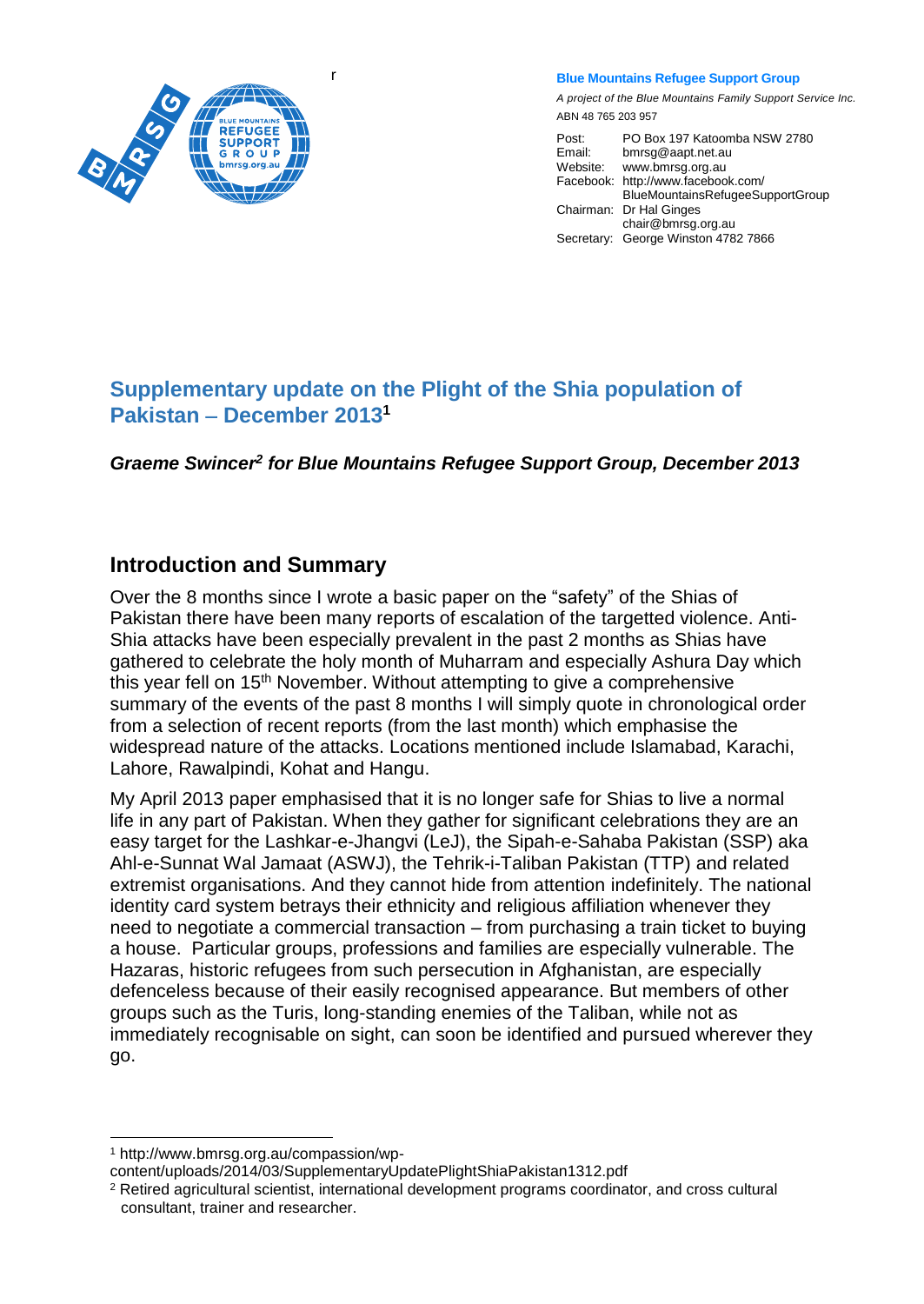#### **Quotation #1**

### **Deter attacks on Shias, Pakistan told**

IANS, New York, 12<sup>th</sup> November 2013

*http://www.firstpost.com/fwire/deter-attacks-on-shias-pakistan-told-1226141.html*

*The Pakistani government should urgently act to prevent deadly sectarian attacks on Shia Muslims that escalate during the Muslim holy month of Moharram, Human Rights Watch said Tuesday. In recent years, Sunni extremist groups affiliated with the Taliban and Al Qaeda in Pakistan have claimed responsibility for attacks that have killed dozens of Shias during Moharram, particularly on Shia processions marking Ashura, the 10th day of Moharram, which in 2013 falls on Nov 15. "Pakistan's besieged Shia citizens should be able to participate in Ashura processions without fear of predictable attack while the government just looks on," said Ali Dayan Hasan, Pakistan director at Human Rights Watch. "The Pakistani authorities need to put all necessary security measures in place to protect the Shia population. Arresting extremist group members responsible for past attacks would be an important first step." Sunni extremist groups have attacked Ashura processions in Pakistan for the last several years, Human Rights Watch said.*

**. . . .** 

*The Pakistani Taliban and its affiliates such as the Lashkar-e-Jhangvi have conducted unprecedented attacks in 2013 on the country's Muslim and non-Muslim religious minorities, claiming responsibility for most major bombings and vowing further violence. More than 800 Shias have been killed in targeted attacks in Pakistan since 2012, including about 400 so far this year. In the first days of November alone, at least 15 Shia have been killed in several targeted attacks across Pakistan. Sunni militant groups such as the banned Lashkar-e Jhangvi have historically had links to the Pakistani military and its intelligence agencies. While the military denies any ongoing links to such groups, Lashkar-e-Jhangvi continues to operate with impunity even in areas where state authority is well established such as Punjab province and Karachi. [emphasis added]*

#### **Quotation #2**

### **Violence in Pakistan Ahead of Shia Processions**

By Annabel Symington 14th November 2013

*http://blogs.wsj.com/indiarealtime/2013/11/14/violence-in-pakistan-ahead-of-shia-processions/*

*Eighteen people were injured in two separate blasts near Shia mosques in Karachi late Wednesday, according to local media reports, as Pakistan was on high alert ahead of street processions for Muharram, the mostly Shia Muslim gathering that begins Thursday.*

*In a separate attack also in Karachi on Wednesday evening, a grenade was thrown at a police check point near another Shia mosque injuring two policemen, according to Amir Farooqi, a senior superintendent of Karachi police.*

*The police in the restive southern megacity launched an operation against a group of six men believed to be from Lashkar-e-Jhangvi, a Sunni sectarian group, suspected of planning a suicide attack on the main Shia procession that will take place in Karachi on Friday. All six men were killed in a shootout with police late Wednesday, Mr. Farooqi, told India Real Time on Thursday. The group included two suspected suicide bombers, he added, and had arrived in Karachi earlier in the week from the tribal areas, which remain largely in militant control.*

#### **Quotation #3**

### **[Takfiris continue to attack Shias in Pakistan](http://tehrantimes.com/world/112179-takfiris-continue-to-attack-shias-in-pakistan-)**

Tehran Times 18<sup>th</sup> November 2013

*http://tehrantimes.com/world/112179-takfiris-continue-to-attack-shias-in-pakistan-*

*Sectarian violence spread in Pakistan on Monday after clashes between minority Shia and majority Sunni Muslims near the capital Islamabad prompted the government to impose a curfew and block mobile phone services over the weekend.*

Page **2** of **5**

**Find us on the web at [www.bluemountains.org.au](http://www.bluemountains.org.au/) or on Facebook at www.facebook/BlueMountainsRefugeeSupportGroup**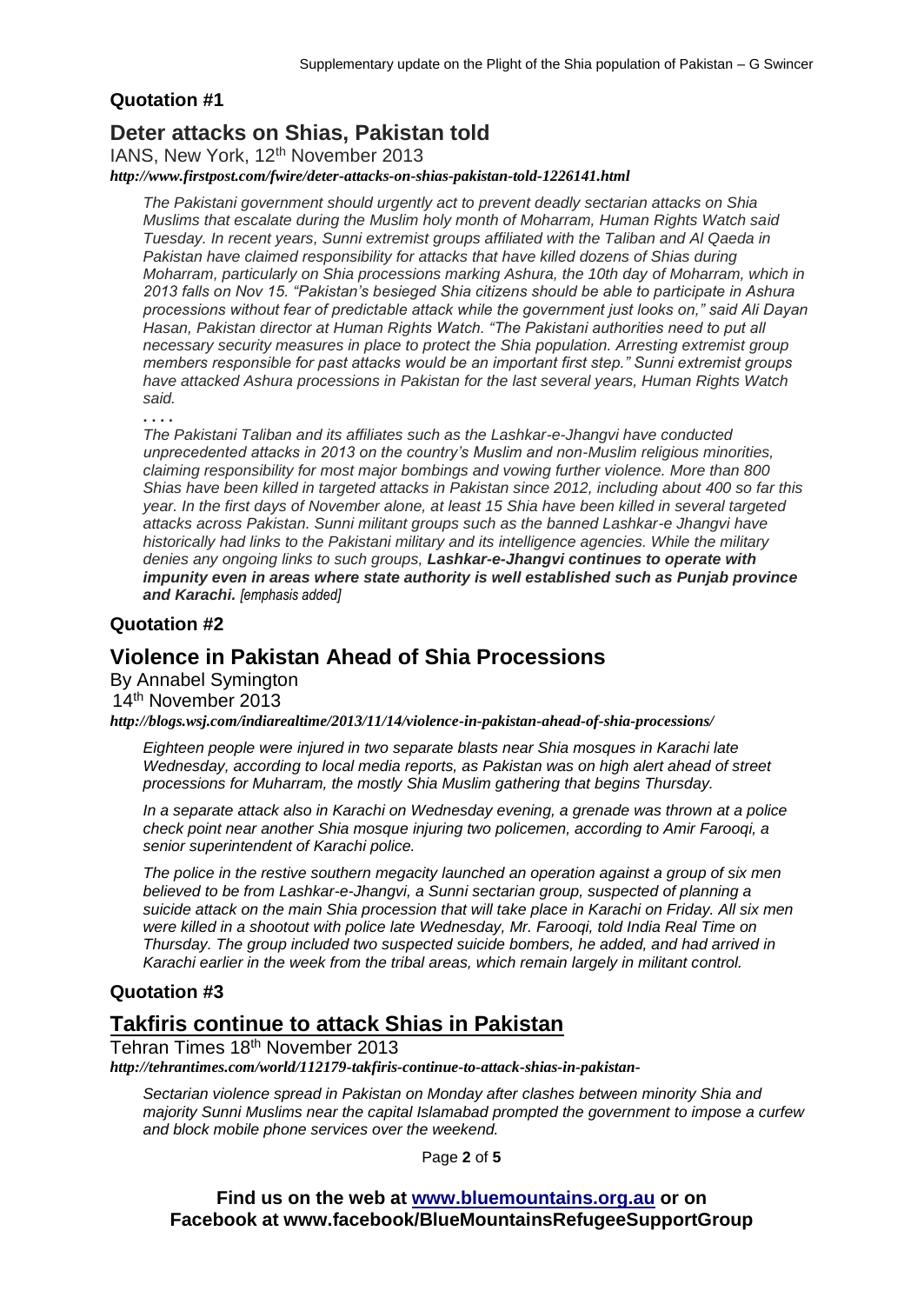*According to Reuters, clashes confined to areas in and around the capital at the weekend spilled over on Monday into two towns in the volatile northwest.*

*Tensions are high this month as Shias mark Muharram, an annual period of mourning which has often sparked bouts of violence.*

*Rawalpindi, a garrison city near Islamabad, remained under curfew and tight security for three days after an attack on a Shia procession on Friday in which at least eight people were killed.*

*On Monday, a mob set shops on fire in a predominantly Shia district in the northwestern town of Kohat in clashes that killed two policemen and a civilian, police said.*

*According to Shia news, Takfiri terrorists of the outlawed Sipah-e-Sahaba attacked a Shia mosque, an Imam Bargah (Husseinia), and a commercial market in the city of Kohat in Khyber Pakhtunkhwa province on Monday.*

*Takfiri is an expression used to describe individuals or groups who believe they are the only true Muslims.* 

*Two policemen were killed and several others were injured in the terrorist attacks.*

*The armed terrorists attacked Imam Bargah Syed Habib, where two policemen were killed and three were injured. In the Teera Bazaar, the terrorists set a market owned by Shias on fire.*

*The terrorists also attacked a Shia mosque in Kohat and it was reported that they were harassing people by sporadically firing gunshots, despite the imposition of a curfew.*

*Tension also prevailed in Hangu, where terrorists fired rockets on Thursday, November 14, which was the day of Ashura, with the intention of disturbing the peaceful observance of Ashura. A curfew was also imposed in Hangu.*

*. . . .* 

*The authorities imposed a mobile phone blackout on Rawalpindi, the seat of the Pakistani army, and parts of Islamabad over the weekend. The curfew was only lifted on Monday, but the city remained tense.*

*Attacks on Pakistan's Shias, who make up about a fifth of the population of 180 million, have worsened in recent years. [emphasis added]*

*Most of the attacks are the work of extremists affiliated with banned groups, such as the Taliban or Lashkar-e-Jhangvi, which wants to drive all the Shias out of Pakistan.*

*Hundreds of Shias were killed in bombings and other attacks last year, including incidents in which children on their way to school were gunned down and doctors heading for work were shot.*

#### **Quotation # 4**

### **Shia university director killed in Punjab, Pakistan**

PressTV, 19th November 2013

*http://www.presstv.ir/detail/2013/11/19/335481/university-director-killed-in-pakistan/*

*Gunmen have killed a senior Shia director at Pakistan's Gujrat University and his driver in the central province of Punjab.*

*Local security officials said Syed Shabbir Hussain Shah, director of student affairs at Gujrat University, and his driver were hit by several bullets and died on the spot on Tuesday.*

*"Gunmen riding a motorbike sprayed bullets on his vehicle when he was about to reach the university campus in (the) morning. His driver was also killed in the attack," media outlets quoted Ali Nasir Rizvi, Gujrat district police chief as saying.*

*The attackers managed to flee the scene before policemen cordoned off the area, the police chief added.*

*"At the moment, we don't know about the numbers of the attackers, but the incident looks like a targeted killing," Rizvi noted.*

*A colleague of Shah said he had previously received threats from pro-Taliban extremist groups.*

Page **3** of **5**

**Find us on the web at [www.bluemountains.org.au](http://www.bluemountains.org.au/) or on Facebook at www.facebook/BlueMountainsRefugeeSupportGroup**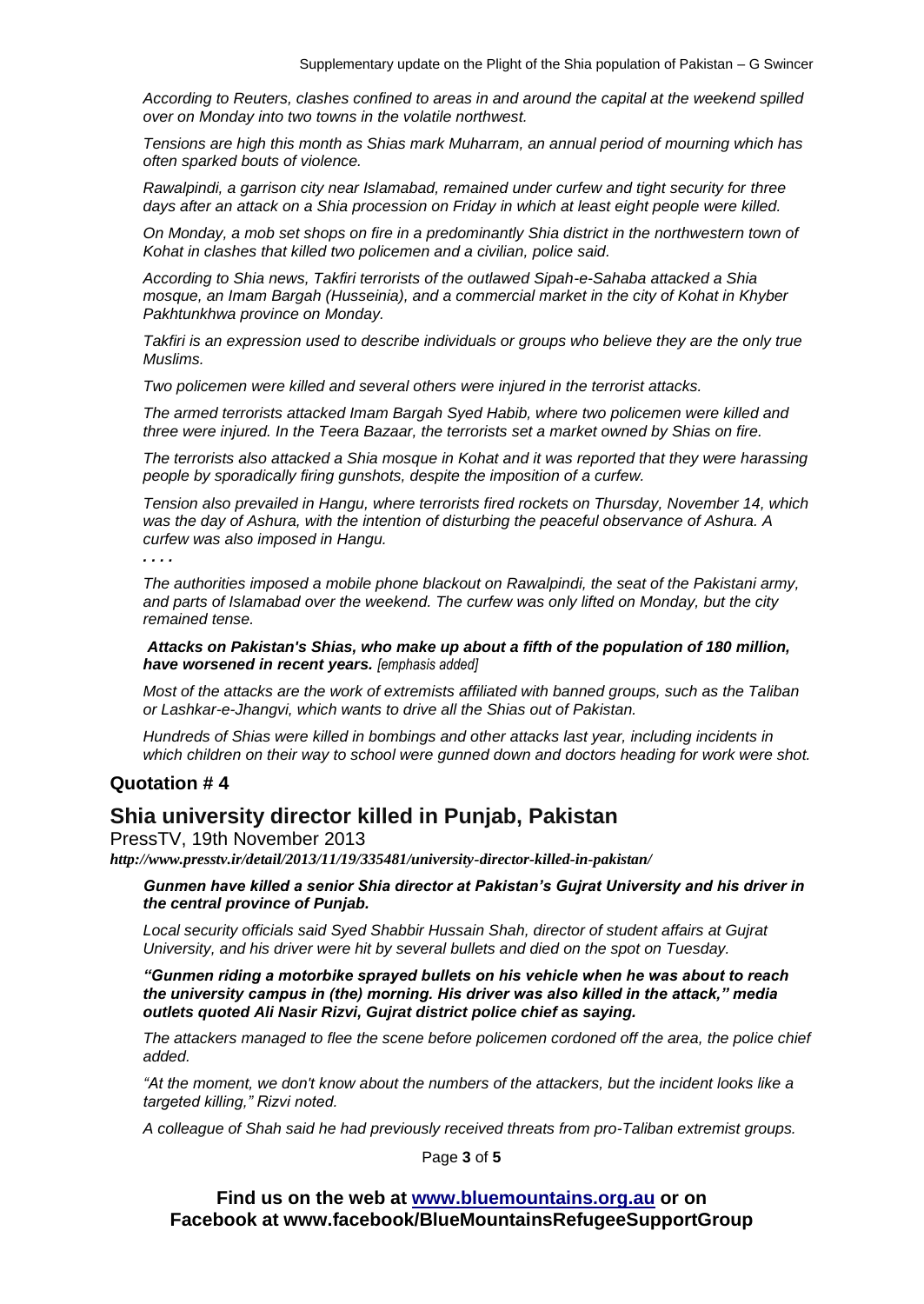*This is the latest deadly incident in a wave of violence against the Shia Muslim community in Pakistan. [emphasis added]*

#### **Quotation # 5**

# **Taliban claim deadly attacks on Shias in Pakistani city of Karachi**

PressTV, 4<sup>th</sup> December 2014

*http://www.presstv.ir/detail/2013/11/23/336243/taliban-claim-attacks-on-shias-in-karachi/*

*Pro-Taliban militants have claimed responsibility for recent twin bombings that targeted a predominantly Shia neighborhood in the southern Pakistani port city of Karachi. [emphasis added]*

*On Saturday, spokesperson for the banned Tehrik-i-Taliban Pakistan (TTP), Shahidullah Shahid, vowed to carry out more such attacks against Shia Muslims across the militancyriddled country. [emphasis added]*

*The remarks come after twin bomb explosions killed at least seven people and injured 50 others in Shia-dominated area of Ancholi on Friday night.*

*Reports say women and children were among those injured in the twin bombings, which damaged shops, cars as well as power transmitters, causing a blackout in the area.*

*Police authorities said the explosives were planted on two motorcycles parked close to cafes and tea stalls in the area.*

*The developments also come after pro-Taliban extremist groups killed at least eight Shia Muslims and severely injured several others in Rawalpindi during Ashura processions last Friday.*

*These are the latest deadly incidents in a wave of violence against the Shia Muslim community in Pakistan. [emphasis added]*

*. . . . .* 

*This comes while Shia Muslims in Pakistan say the government must take decisive action against the forces involved in the targeted killings. They also accuse Islamabad of failing to provide security for the Muslim community.*

*The country's Shia leaders have called on the government to form a judicial commission to investigate the bloodshed.*

*The killing of Shias has caused an international outrage, with rights groups and regional countries expressing concern over the ongoing deadly violence. [emphasis added]*

### **Conclusion**

**As emphasised in my April 2013 paper on the "safety" of Shia Muslims in Pakistan, "No city in Pakistan is safe anymore for Shias". If anything, eight months on, the situation is now worse than ever before. Furthermore the plight of such identifiable historic enemies of the Sunni extremists as the Hazaras and the Turis is even more dire than that of the "average" Pakistani Shia.** 

This document is published and distributed by BMRSG under Creative Commons AttributionShareAlike 4.0 International (CC BY-SA 4.0) license.

This means that:

• Attribution — You must give appropriate credit (author and publisher), provide a link to the license, and indicate if changes were made. You may do so in any reasonable manner, but not in any way that suggests the licensor endorses you or your use.

• ShareAlike — If you remix, transform, or build upon the material, you must distribute your contributions under the same license as the original.

Page **4** of **5**

**Find us on the web at [www.bluemountains.org.au](http://www.bluemountains.org.au/) or on Facebook at www.facebook/BlueMountainsRefugeeSupportGroup**